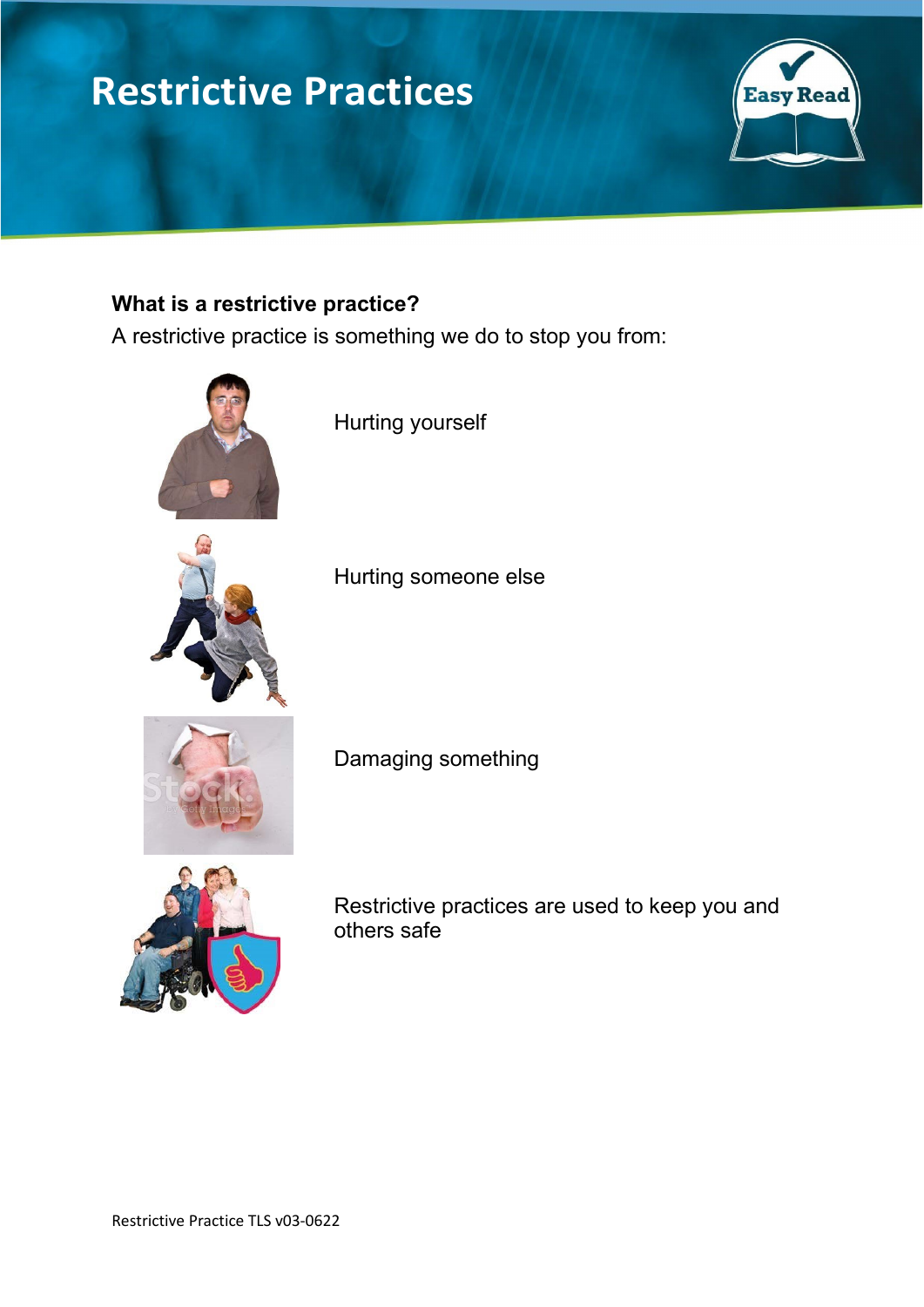### **Examples of restrictive practices**



Staff might move you to another room



Staff might give you medication, this might be:

- Every day
- Or just occasionally when you need it



Staff might need to physically stop you from hurting yourself or someone else

#### **When can staff use a restrictive practice?**

We respect your right to make decisions about your life, we can only use a restrictive practice if:



You, your Guardian or Person Responsible agree



You have a Behaviour Support Plan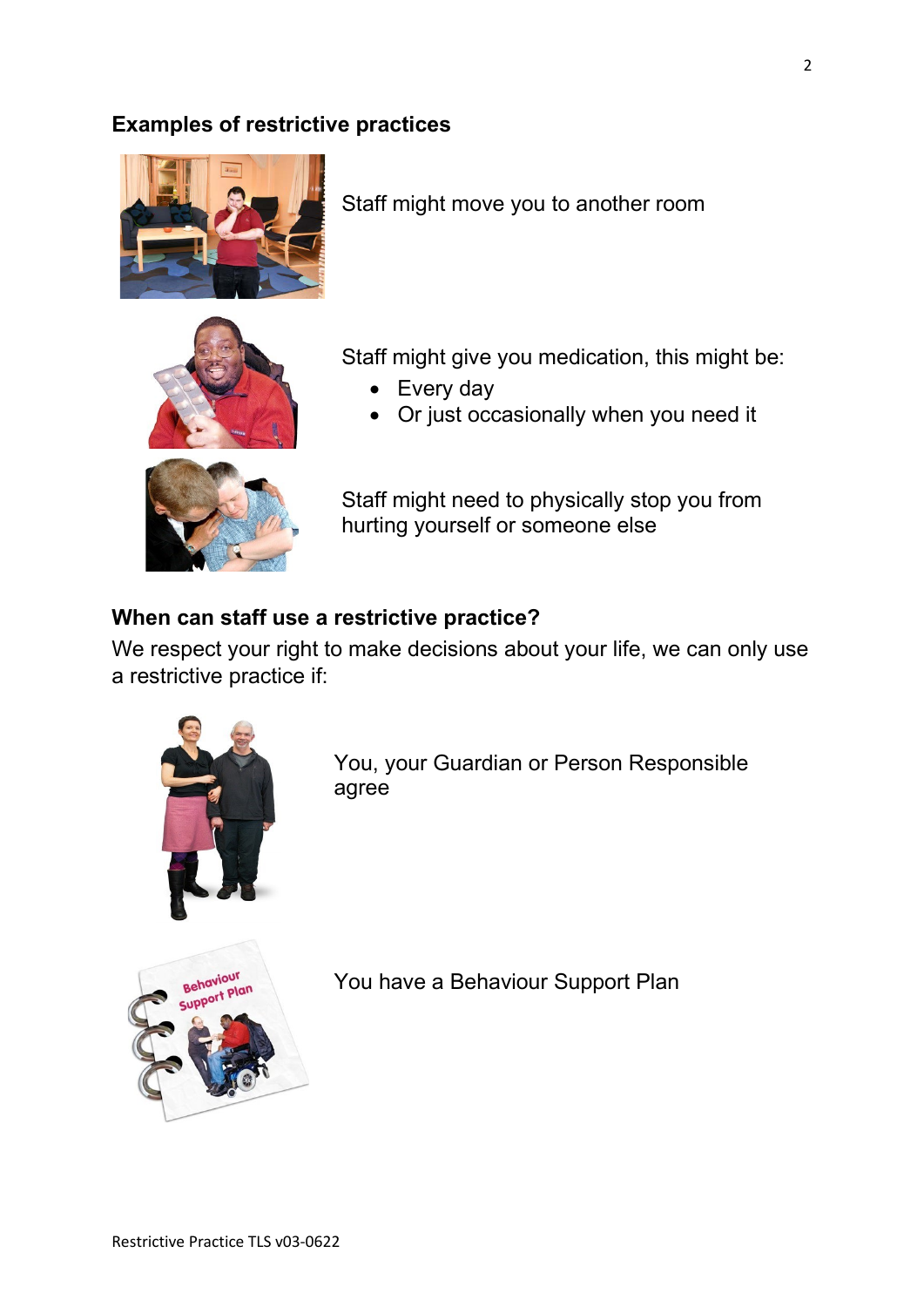

The Behaviour Support Plan tells staff how to use the restrictive practice

A panel of people have checked all information and agree:

- This is the best way for you to be safe
- We won't do this forever
- We will try different ways to keep everyone safe

## **What staff are not allowed to do?**

Staff, volunteers and visitors are not allowed to do some things:



They can't hurt you

They can't punish you



They can't make you feel bad about something you have done



They can't give you medication unless the Doctor says it is ok to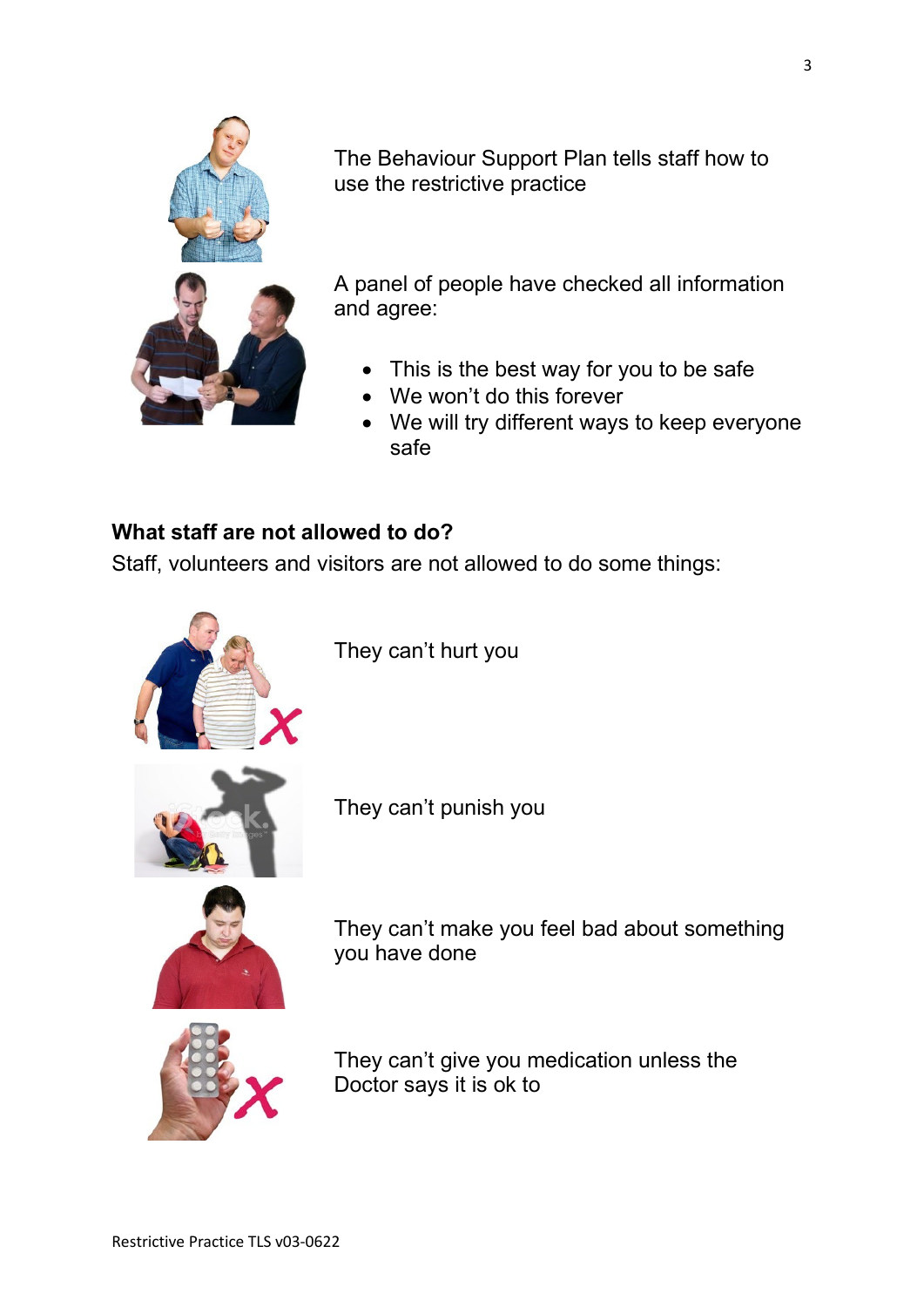

They are not allowed to stop you from having food, drink, clothes or from going to the toilet

# **What does New Horizons need to do?**

We will:



Check that this is the only way to keep everyone safe



Tell NDIS we are using a restrictive practice



Report every time we use a restrictive practice

Stop when it is not needed any more